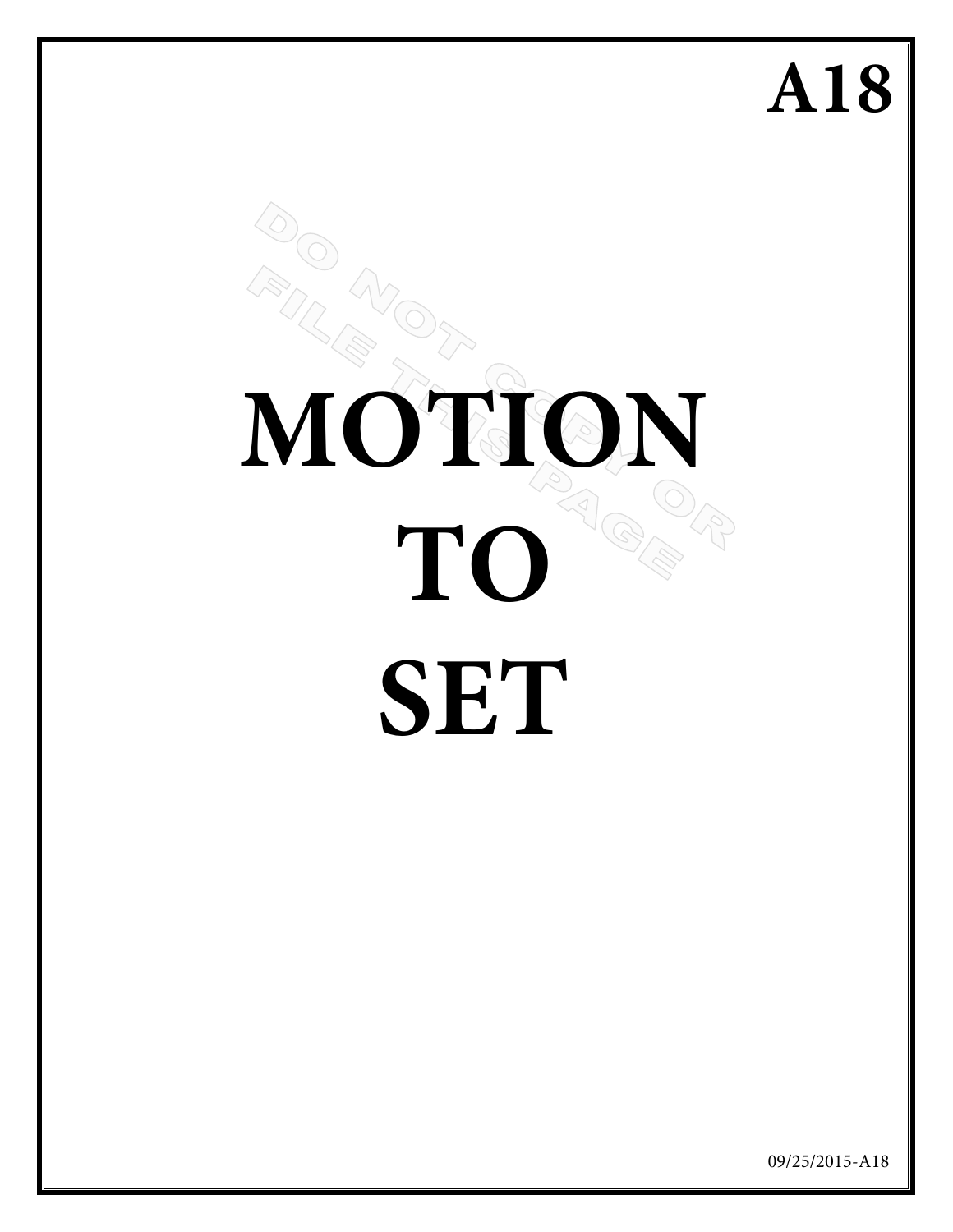# **SELF-SERVICE CENTER**

# **INSTRUCTIONS: HOW TO FILL OUT THE FAMILY COURT**  *"MOTION TO SET TRIAL DATE and Certificate of Readiness"*

## **USE THIS FORM ONLY** if

- There has been a petition **and** an answer/response filed in your case;
- At least one other party is represented by a lawyer but you are **not**;
- Discovery, the process of requesting and exchanging information among the parties before going to trial, is complete, AND
- You want the court to schedule a trial date.

# **STEP 1: FILL OUT THE** *"MOTION TO SET TRIAL DATE.* Print using **black ink only!**

In the top left corner of the first page fill in the information requested about you, the person filing this motion. If you are represented by an attorney, Stop! The attorney must be the one to file the motion (and will use his or her own form).

**Case Caption:** Fill in the name of the Petitioner and Respondent *and the case number* as they appear on the petition that originally started this case. Whoever was the Petitioner or Respondent for the filing of the original case remains Petitioner or Respondent for **all** other papers filed under this case number. Your case number *also* stays the same for any papers filed in your case.

**Judge's Name:** Fill in the name of the Judicial Officer (Judge or Commissioner) assigned to your case. If you do not know the name of the judge assigned to your case, call Family Court Administration at the court location where your case was filed to find out.

For cases filed in Safford, call 928-428-3100

## **INFORMATION ABOUT MY CASE. Read every line. Put an "X" in the box for every true statement. Be sure to fill in any blank spaces for additional information where applicable.**

- **1. SET MY CASE FOR TRIAL.** Put an "X" in this box if you want the court to set your case for trial. Then add a date your case will be ready for trial.
- **2. WE DO NOT AGREE.** Put an "X" in this box if a Petition **and** a Response or Answer have been filed. This tells the court that there are still disagreements between you and the other party, and a Hearing or Trial is necessary to settle the things you, and the other party, do not agree about.
- **3. CERTIFICATION OF READINESS FOR TRIAL.** Put an "X" in this box if *discovery*, the process of requesting and supplying information requested by other parties in preparation for trial, has been completed (or there has been enough time and no request for discovery have been made) and your Domestic Relations/Family Court case is ready to proceed to trial. If you have questions about *"discovery"*, you should ask a lawyer for help or research the local rules and requirements at a law library.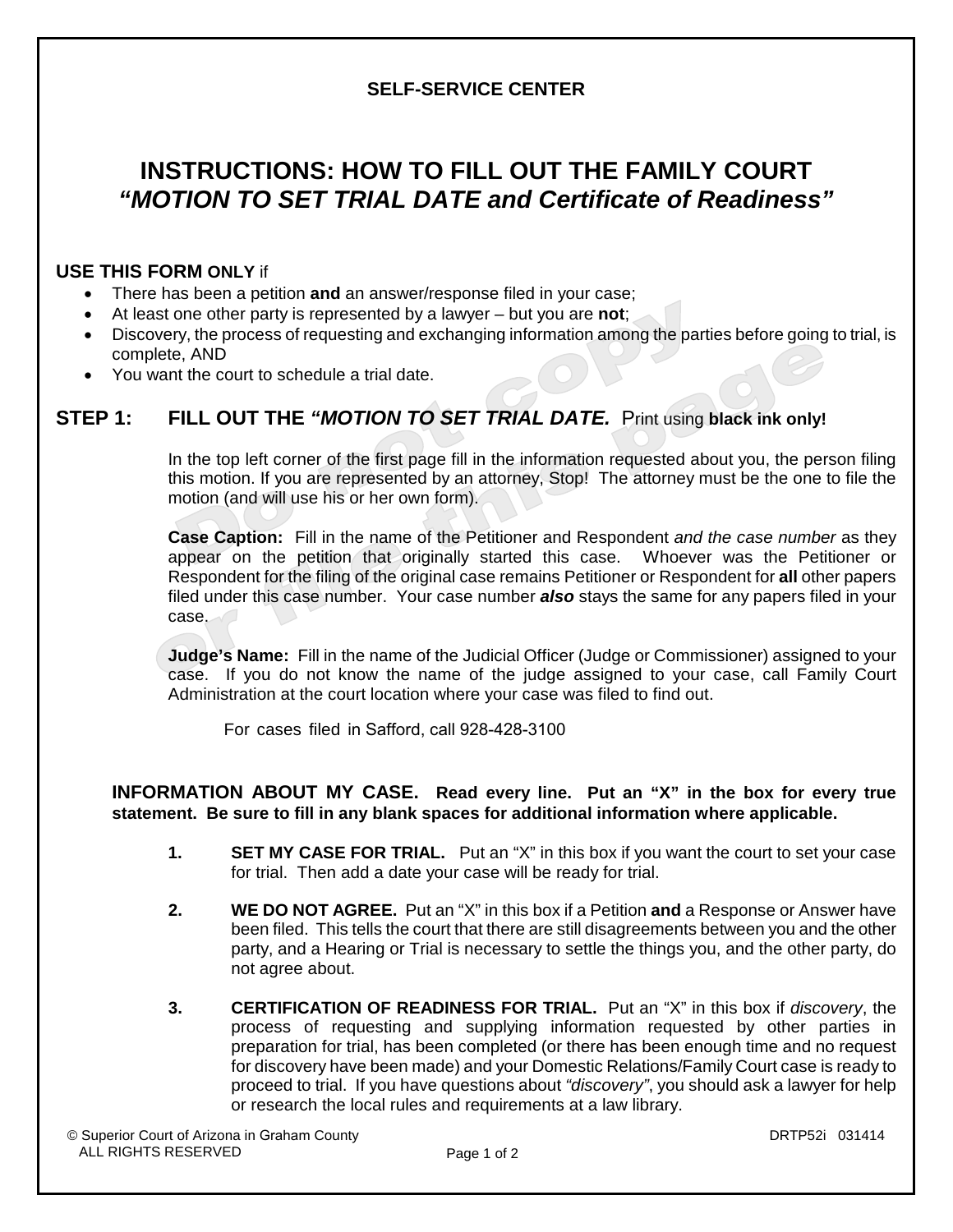## **4. INFORMATION ABOUT LAWYERS REPRESENTING PARTIES IN THIS CASE.**

- Mark the box to indicate you are not represented by a lawyer.
- If you **are** represented by a lawyer, **STOP!** Your lawyer has to file the motion.

## **Information About The Other Party Or His/Her Lawyer.**

- If the other party **is** represented by an lawyer, fill in the information requested about the lawyer;
- If the other party **is not** represented by a lawyer, fill in the information requested about the other party.
- **5. PREFERENCE FOR TRIAL.** In accord with Rule 77 of the Arizona Rules of Family Law Procedure (**ARFLP**), your case is given preference by the court if it involves matters of custody of minor children. If this or some other rule or statute applies that would give your case priority in scheduling, put an "X" in the box that says "this case is entitled to be heard before other cases." If it is not Rule 77 but some other rule or statute, identify or list it in the space provide.
- **6. SHORT CASE.** Some cases can be heard in an hour or less. If a lawyer has told you or you are otherwise fairly certain that your case can be heard in an hour or less, check the box for "yes"; otherwise, check the box for "no" or "not sure."
- **7. <b>ESTIMATED LENGTH OF TRIAL.** Indicate how long you think the trial will take. Generally, you may want to request "**1 Day**" if:
	- It is a divorce, paternity or custody trial,
	- If you will be having a lot of witnesses, experts, and/or
	- if there is an attorney for the other side.

If there are no witnesses other than you and the other party, and you don't have a lot to tell the judge, you should ask for "**2 Hours**." The court will decide how much time to schedule for the trial. If the trial takes longer than the time allowed, the judge can continue the trial to another date and time.

- **8. CERTIFICATION OF MAILING OR DELIVERY.** You must provide a copy of the *Motion to Set* to the judicial officer (Judge or Commissioner) assigned to your case and to every other party or his/her attorney as well. Check the box to indicate how you will deliver the judge's copy and when you will do so. Next, fill in the date the copy for the other party or his or her attorney will be mailed or delivered, and the address where it is being sent.
- **9. UNDER PENALTY OF PERJURY:** Date and sign the motion in the spaces provided. Signing this motion is a statement to the court that the information you have supplied is true and correct to the best of your knowledge and belief.
- **STEP 2: GO TO THE "PROCEDURES" PAGE.** After you have filled out the motion, read and follow the instructions on the page titled "**PROCEDURES: WHAT TO DO AFTER YOU HAVE COMPLETED THE** *"MOTION TO SET TRIAL DATE"***.**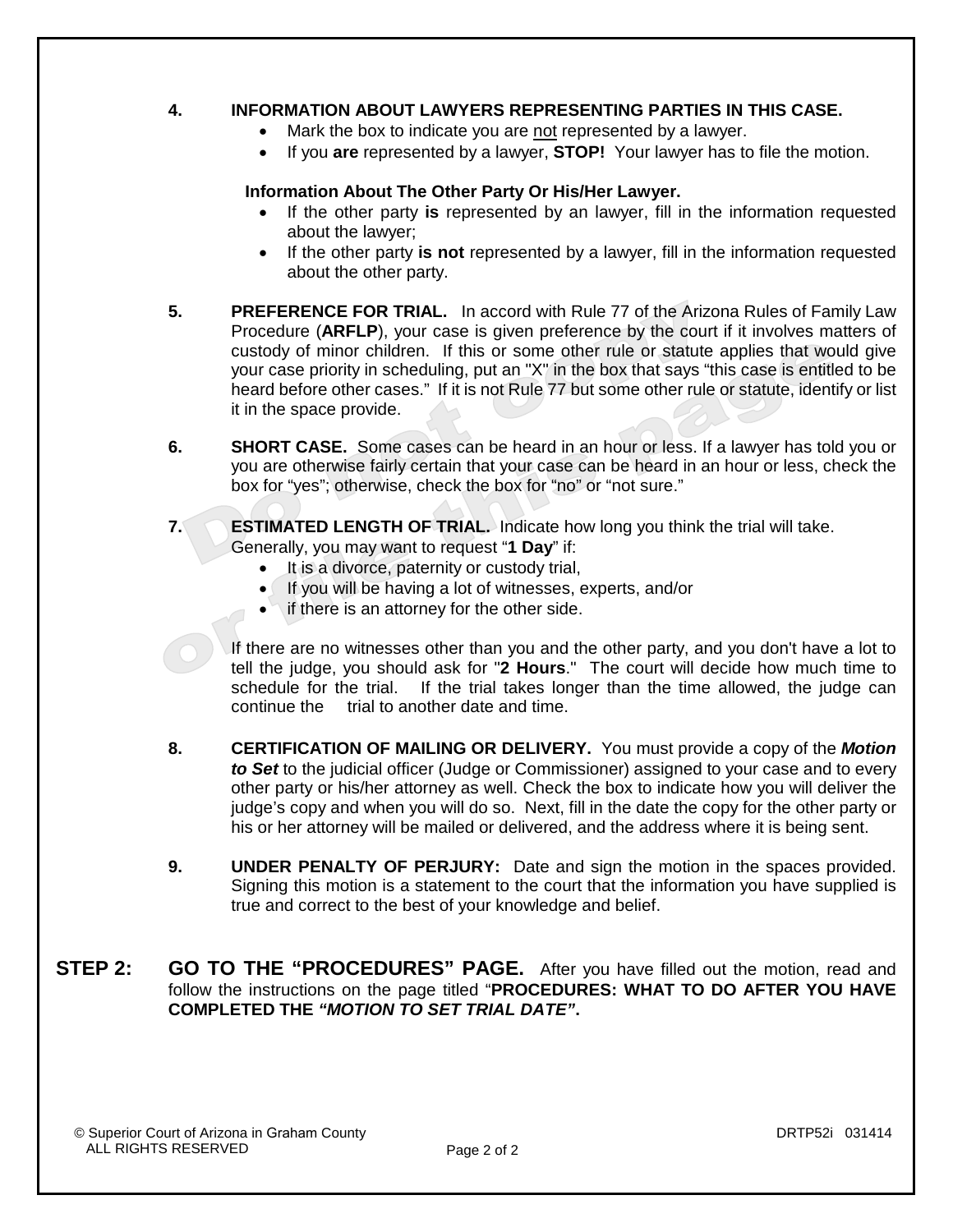## **SELF-SERVICE CENTER**

# **PROCEDURES: WHAT TO DO WITH THE FAMILY COURT**  *"MOTION TO SET TRIAL DATE"*  **AFTER YOU HAVE FILLED IT OUT**

**FOLLOW THESE PROCEDURES** if you have filled out the Family Court "*Motion to Set Trial* **Date**" (commonly called "Motion to Set") and you want a trial to be scheduled in your case.

**STEP 1: REVIEW THE** *"MOTION TO SET TRIAL DATE"* **form.**Make sure that the *"Motion to Set"* has been completely filled out in **black ink. Sign and date** the form **before** you make copies, though you may want to wait until the day you file the form before filling in the dates you are planning to mail or deliver the copies as stated on page 2.

## **STEP 2: COPIES.** Make **3\* copies** of the completed *"Motion to Set":*

- *1 copy for the Judge assigned to your case*
- *1 copy for your records*
- *1 copy for the other party. \*If there is more than one other party, you will need a copy for each.*

## **STEP 3: GO TO THE CLERK OF THE COURT'S FILING COUNTER:**

Hand the original and all copies of the *"Motion to Set"* to the Clerk of the Court where you filed your case. The Clerk will stamp and file the original and return all copies to you. These are now called "conformed" copies to indicate that the copies conform to (appear to be the same as) the original document filed with the court.

**COPY 1 of the** *"MOTION TO SET"* **for the Other Party.** Mail one copy to the other party, **or** *if the party is represented by an attorney*, **to his or her attorney instead**. If there is more than one other party to the case, you will need to mail a copy to each.

## **COPY 2 of the** *"MOTION TO SET"* **for the Judicial Officer.**

Provide a copy to the Judicial Officer (Judge or Commissioner) assigned to your case by:

- 1. Delivering a copy to Family Court Administration,
- 2. Placing it directly in the Judge's "in-basket" in the lobby of the:
	- Northwest Court Facility in Surprise or the
	- Northeast Court at 40<sup>th</sup> Street and Union Hills in Phoenix, or
- 3. By mailing it directly to the assigned judicial officer.

## **COPY 3 of the** *"MOTION TO SET":* **Keep this copy for your records.**

**STEP 4: WAIT TO RECEIVE A NOTICE FROM THE COURT.** After you have filed the *"Motion to Set,"* you should be contacted by the office of the judge or commissioner assigned to your case to inform you of the dates of your Pretrial Conference and Trial. The document you will receive in the mail is called a *"Minute Entry,"* and it will give you instructions about what to file before the Trial.

© Superior Court of Arizona In Graham County DRTP52p 031414 ALL RIGHTS RESERVED Page 1 of 1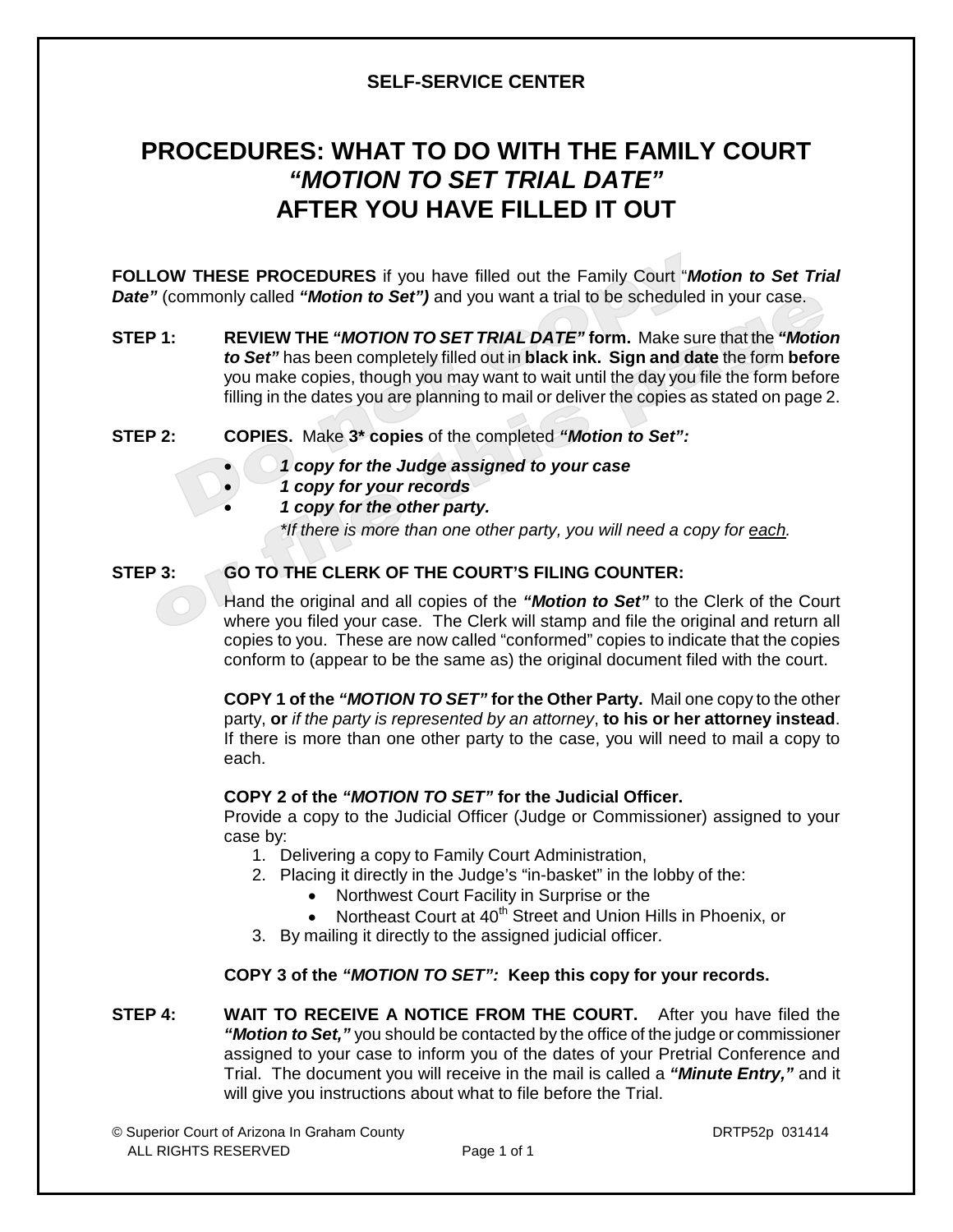|    |                    | Lawyer's Bar Number: 1997                                                                                                                                                                                                                                                                                                                                                                                |                                                                 | For Clerk's Use Only |
|----|--------------------|----------------------------------------------------------------------------------------------------------------------------------------------------------------------------------------------------------------------------------------------------------------------------------------------------------------------------------------------------------------------------------------------------------|-----------------------------------------------------------------|----------------------|
|    |                    | Representing $\Box$ Self, without a Lawyer or $\Box$ Attorney for $\Box$ Petitioner OR $\Box$ Respondent                                                                                                                                                                                                                                                                                                 |                                                                 |                      |
|    |                    |                                                                                                                                                                                                                                                                                                                                                                                                          |                                                                 |                      |
|    |                    | <b>SUPERIOR COURT OF ARIZONA</b>                                                                                                                                                                                                                                                                                                                                                                         |                                                                 |                      |
|    |                    | <b>IN GRAHAM COUNTY</b>                                                                                                                                                                                                                                                                                                                                                                                  |                                                                 |                      |
|    |                    |                                                                                                                                                                                                                                                                                                                                                                                                          |                                                                 |                      |
|    | Name of Petitioner |                                                                                                                                                                                                                                                                                                                                                                                                          | Case Number: ______________________                             |                      |
|    |                    |                                                                                                                                                                                                                                                                                                                                                                                                          | <b>FAMILY COURT MOTION</b>                                      |                      |
|    |                    |                                                                                                                                                                                                                                                                                                                                                                                                          | <b>TO SET TRIAL DATE and</b><br><b>CERTIFICATE OF READINESS</b> |                      |
|    | Name of Respondent |                                                                                                                                                                                                                                                                                                                                                                                                          |                                                                 |                      |
|    |                    |                                                                                                                                                                                                                                                                                                                                                                                                          | Assigned to: Judge's Name                                       |                      |
|    |                    | <b>INFORMATION ABOUT MY CASE:</b> Check the box for each true statement. Fill in the blanks with any<br>information requested. Refer to the separate instructions as needed.                                                                                                                                                                                                                             |                                                                 |                      |
| 1. | $\Box$             | SET MY CASE FOR TRIAL. By filing this motion, I am asking the court to set this<br>case for trial. My case will be ready for trial on or after<br>(data).<br>I have identified all issues known to me at this time that are related to this matter.                                                                                                                                                      |                                                                 |                      |
| 2. |                    | <b>WE DO NOT AGREE.</b> A Petition AND an Answer or Response in this case have<br>been filed. The other party and I do not agree and we have not been able to settle                                                                                                                                                                                                                                     |                                                                 |                      |
|    |                    | this case.                                                                                                                                                                                                                                                                                                                                                                                               |                                                                 |                      |
| 3. |                    | <b>CERTIFICATION OF READINESS:</b> The parties have completed, or have had a<br>reasonable opportunity to complete, discovery. By marking this box and signing this<br>document, I am telling the court that I have obtained all of the facts and information I<br>need from the other party, and that I have answered all discovery requests from the<br>other party, and am ready to proceed to trial. |                                                                 |                      |
| 4. |                    | <b>INFORMATION ABOUT LAWYERS REPRESENTING PARTIES IN THIS CASE:</b>                                                                                                                                                                                                                                                                                                                                      |                                                                 |                      |
|    |                    | I do not have a lawyer. (Note: If you $\underline{do}$ , your lawyer must file this motion – not you.)                                                                                                                                                                                                                                                                                                   |                                                                 |                      |
|    |                    | <b>INFORMATION ABOUT THE OTHER PARTY OR HIS/HER LAWYER</b>                                                                                                                                                                                                                                                                                                                                               |                                                                 |                      |

| <b>INFORMATION ABOUT THE OTHER PARTY OR HIS/HER LAWYER</b>                           |
|--------------------------------------------------------------------------------------|
| (If other party has a lawyer, enter the information about the other party's lawyer.) |

| Name:                  |  |
|------------------------|--|
| Address:               |  |
| City, State, Zip Code: |  |
| Telephone Number:      |  |